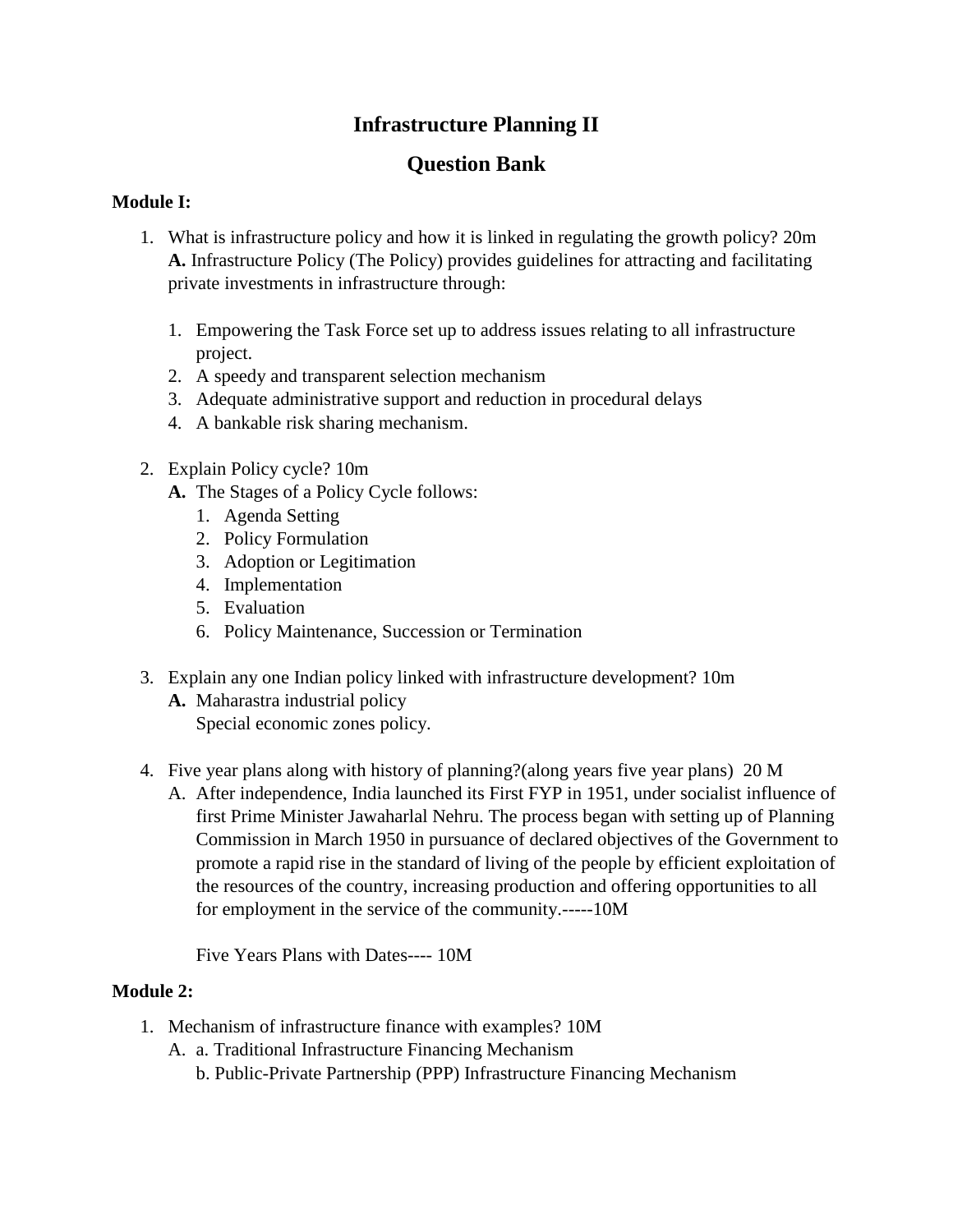- 2. Main financing mechanism of infrastructure projects? 10M
	- Government Funding
	- Corporate or On-Balance Sheet Finance
	- Project Finance
- 3. Issues in infrastructure financing?10M
	- A. 1. Funding Gap
		- 2. Takeout financing
		- 3. Asset-liability mismatch of commercial banks
		- 4. Legal and procedural issues
		- 5. Fiscal Burden
		- 6. Subdued Investments in PPP Projects
- 4. Explain various methods of pricing? 20M
	- Cost oriented Pricing- is an internally driven Strategy.
	- Competitor oriented Pricing- driven more by the competitor strategies.
	- Marketing Oriented Pricing focus on the value that the customer places on the services being driven.
- 5. Urban infrastructure financing options? 20M
	- A. Government Revenue:--10m
		- Municipal Revenues
		- Loans
		- Intergovernmental Revenues

Private Revenue/ sector:---10M

- $\bullet$  PPP
- Privatization
- Infrastructure Investment Funds
- Private risk Mitigation
- Crowd funding

#### **Module 3:**

- 1. Explain difference between indicators and parameters? 10m
	- A. Difference explanation
- 2. List out the indicators and parameters of physical infrastructure? 10M A. Indicators:
	- Water Supply
	- Sanitation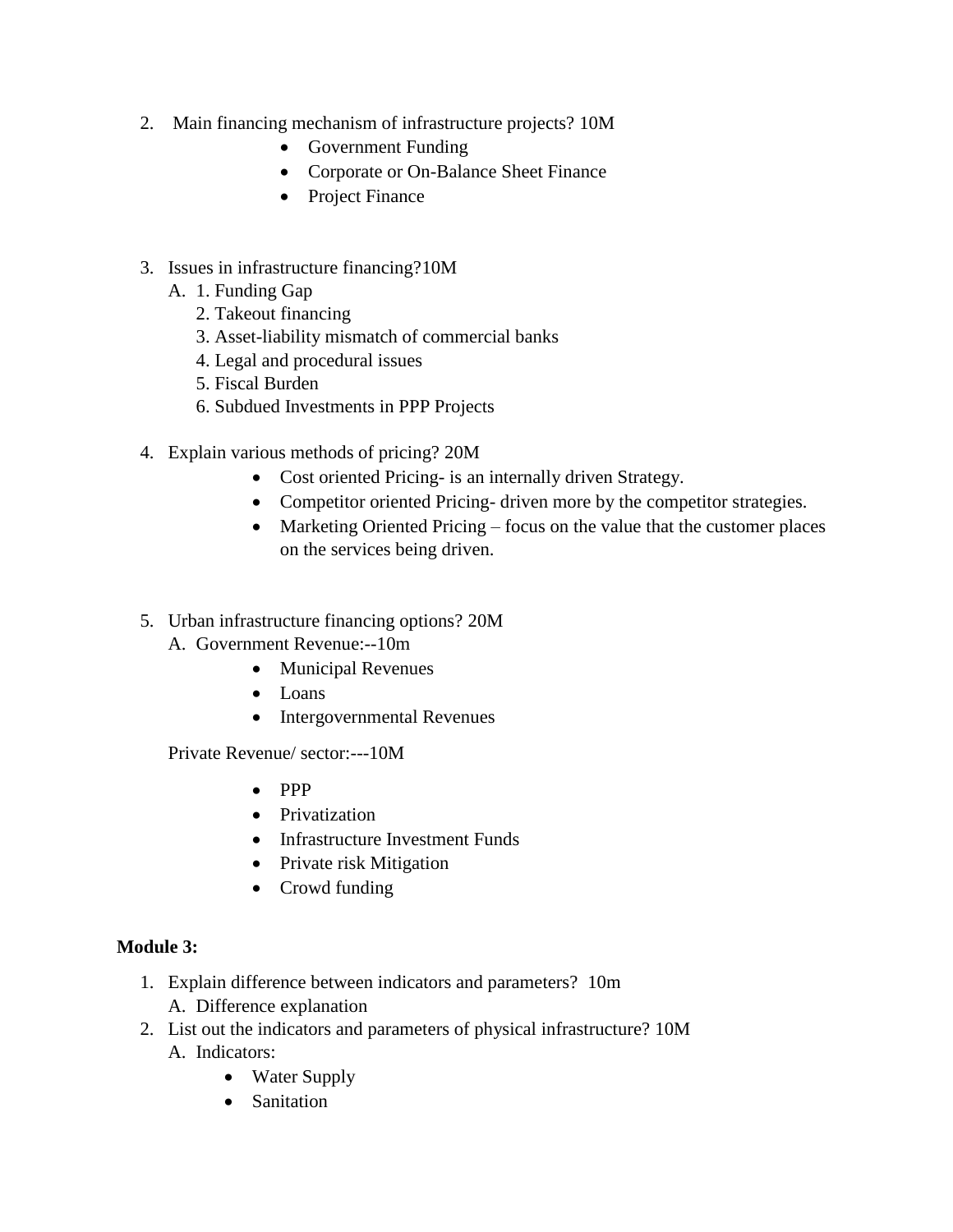- SWM
- 3. Sources of water supply along with diagrams? 10M
	- A. Sources:
		- Ground Water
		- Lakes/Ponds
		- Rivers
		- Municipal Water
- 4. Explain distribution network of Water supply system? With diagrams? 20m
	- A. Source
	- B. Treatment Plant
	- C. Distribution channel
- 5. Explain national urban sanitation policy 2008? 20M
	- A. The NUSP adopted by MOUD in 2008, envisions that "All Indian cities and towns become totally sanitized healthy and livable, ensure and sustain good public health and environmental outcome for all the citizens.

## **Module 4:**

- 1. National Rural Health mission (NRHM)? Examples with two schemes? 20M
	- A. National Rural Health mission : 10m NRHM seeks to provide quality health care to the rural population especially the vulnerable groups: Example: 10m
		- a. Ayushman Bharat
		- b. Awag Health Insurance scheme
		- c. Bhamashah swasthya Bimayojana
- 2. Highlights of New education policy 2020? 20M
	- A. a. A single regulator for higher education institution
		- b. Multiple entry and exit options in degree courses
		- c. Discontinuation of MPhil programme.
		- d. Low stakes board exams.
- 3. Explain two education schemes runs in India?10m
	- A. Any two education scheme 5\*2=10M
- 4. Discuss briefly about NUHM? With along schemes? 10m
	- A. **Goal:** Aim to improve the health station of the urban population **Strategies:**
		- 1. Improving the efficiency of public health system the cities by strengthening.
		- 2. Promotion of access to improved health care at household
		- 3. Ensuring quality health care services.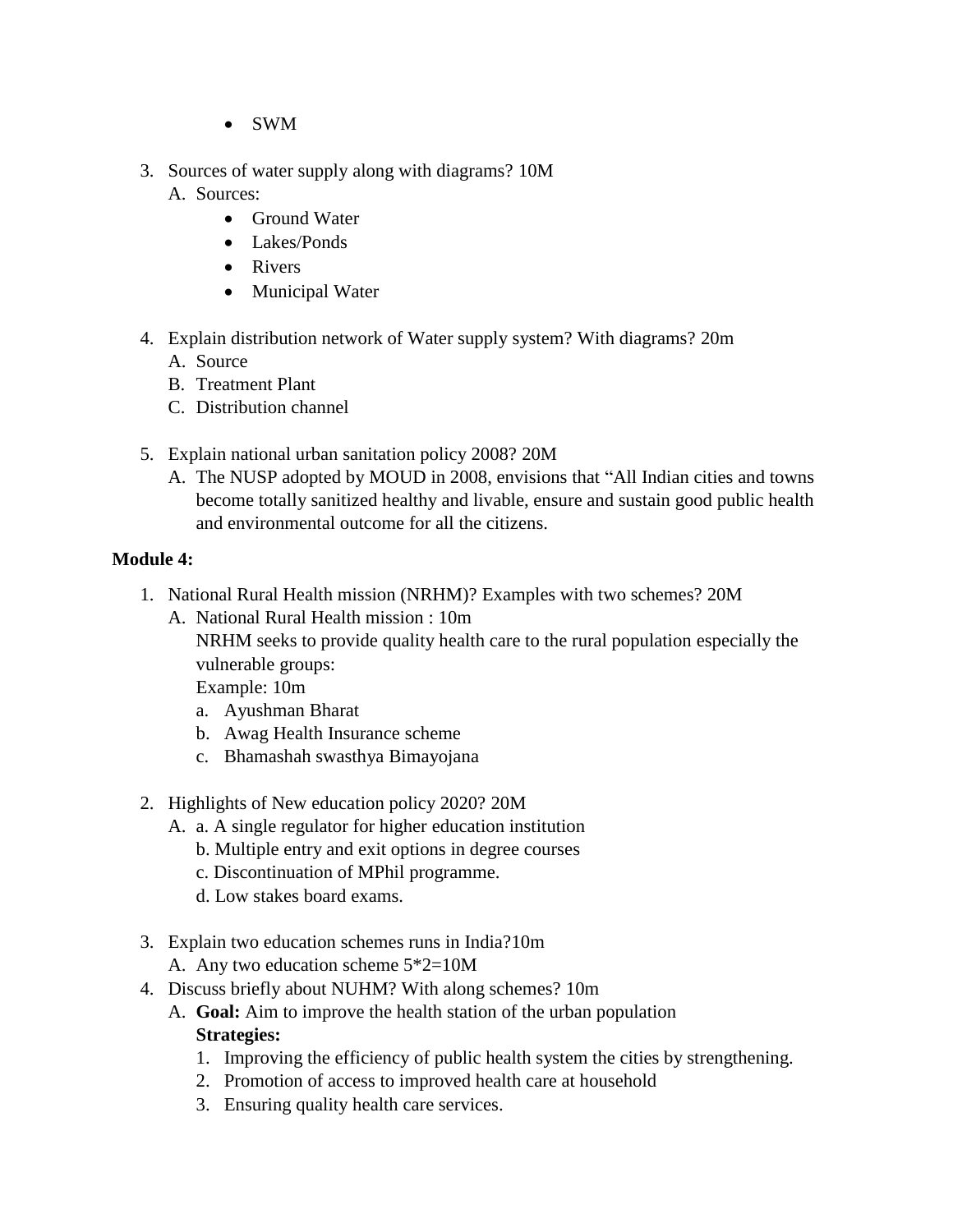- 5. Explain planning process of NUHM? 10m
	- A. Planning process of NUHM
		- 1. Identification
		- 2. Mapping
		- 3. Vulnerability assessment of slum.

## **Module 5:**

- 1. Discuss about the regional Planning along with the indicators and parameters of physical and social infrastructure? (URDPFI Guidelines ) 20M
	- A. Physical Infrastructure-----10M
		- Water Supply system
		- Sanitation
		- SWM
		- Electricity
		- Tele- Communication

Social Infrastructure:-----10M

- Education
- Health
- Recreation
- 2. Concept of regional planning? 5M
	- A. Adopt new technologies and management method as a new sources of livelihood appear, regional inequalities and urbanization will tend to attain a highly explosive stage.
- 3. Issues of Regional planning? A. Implementation of economic and social issues
- 4. Explain the history of regional development planning? 5M A. It is traced from the classical age, the middle age and then modern age
- 5. Explain briefly about the concentric theory and central place theory along with the sketches? 10M
	- A. Concentric model Model Assumptions---5 M

Central Place Theory –5M

Details of theory

Assumptions